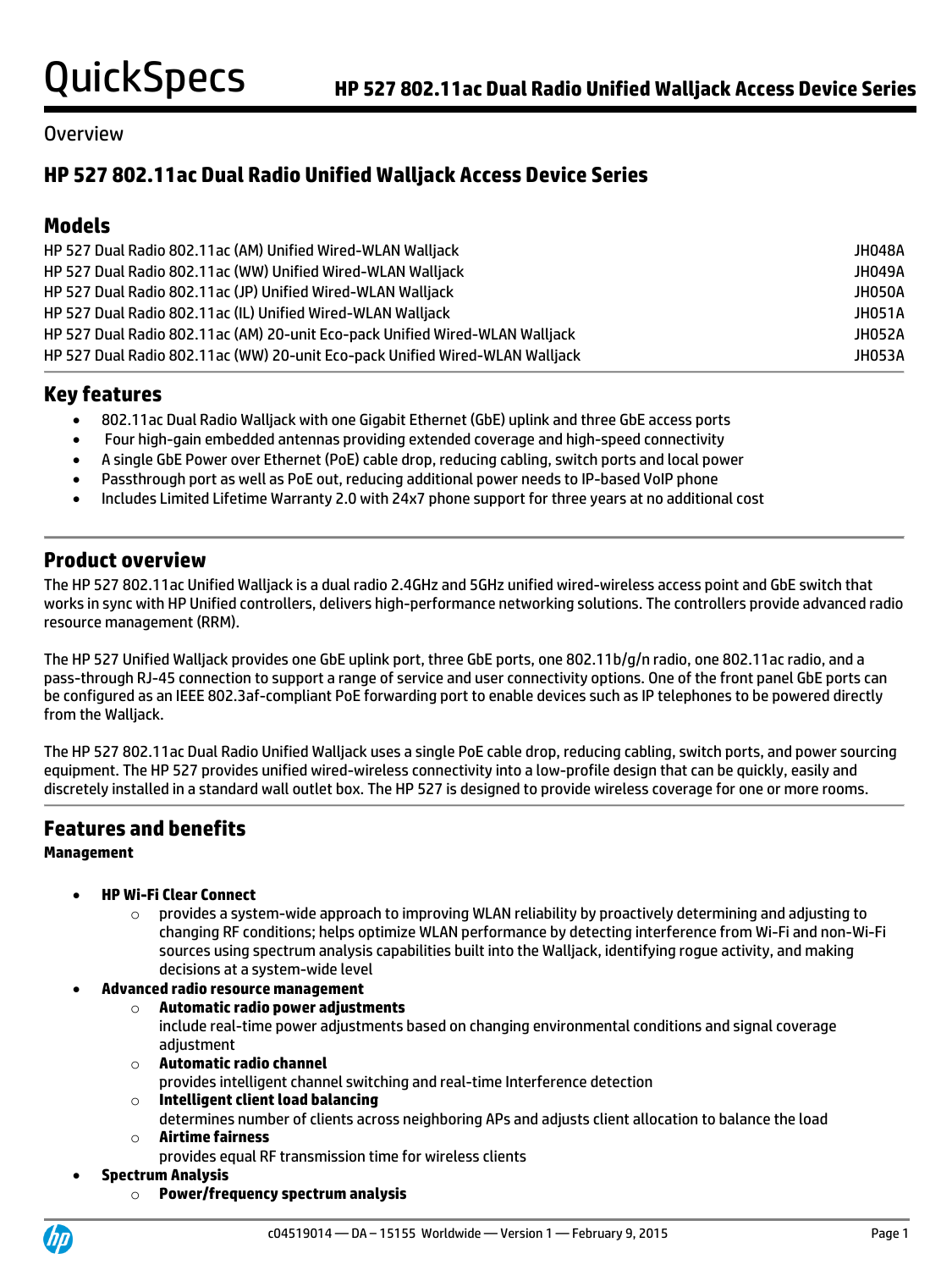# Overview

measures noise from IEEE 802.11 remote sources

- o **Signal detection/classification** identifies source of RF interference, for example, Bluetooth, cordless phones, and microwave ovens
- o **Evaluation of channel quality** helps detect severe channel degradation and improve the reporting of poor RF performance
- **Integrated wireless IDS/IPS** detects and locates and mitigates unknown and rogue devices (see controller datasheet for details)
- **HP Intelligent Management Center and Wireless Services Manager** provides central management for discovery, logging, status, and configuration management
- **Enhanced AP survivability** continues to operate using the existing configuration while the AP searches for a new controller **Compatible with HP Unified Controllers**
- Refer to the HP Access Point—Controller Compatibility Matrix at <http://h20195.www2.hp.com/V2/GetDocument.aspx?docname=4AA5-0345ENW&cc=us&lc=en>

# **Quality of Service (QoS)**

- **Rate limiting**
	- $\circ$  supports per-wireless client ingress-enforced maximums and per-wireless client, per-queue guaranteed minimums
- **Centralized traffic**
	- $\circ$  maintains Layer 2 and Layer 3 QoS settings when using centralized traffic or guest access
- **IEEE 802.1p prioritization**
	- delivers data to devices based on the priority and type of traffic
- **Wireless**
	- o **L2/L3/L4 classification**
		- IEEE 802.1p VLAN priority and DiffServ
	- o **Multiple SSIDs per radio** Wi-Fi MultiMedia (WMM), IEEE 802.11e EDCF, and Service-Aware priority

# **Connectivity**

**IEEE 802.3af Power over Ethernet support**

simplifies deployment and dramatically reduces installation costs by helping to eliminate the time and cost involved in supplying local power at each access point location. Unit can be powered by IEEE 802.3af or IEEE 802.3at (PoE+) source

- **Power Forwarding** PoE Class 1/2/3 when powered via IEEE 802.3at (PoE+)
- **Auto-MDIX**

automatically adjusts for straight-through or crossover cables on all Ethernet interfaces

# **Mobility**

- **Two spatial stream MIMO technology**
	- o **2x2:2 MIMO**

provides 802.11b/g/n and 802.11ac Wi-Fi technology, which allows for 866 Mbps of signaling @ 5GHz and 300 Mbps for 802.11n

o **Embedded antenna**

provides excellent coverage through use of two 2 dBi embedded antennae; no need for the added cost of external antennas

- **Interoperability**
	- $\circ$  meets Wi-Fi Alliance Certifications, including IEEE 802.11b/g/n/ac to help ensure multivendor interoperability
- **Multiple SSIDs**
	- $\circ$  Up to 16 SSIDs per radio, each with unique MAC address, configurable SSID broadcasts
	- o Individual security and QoS profiles

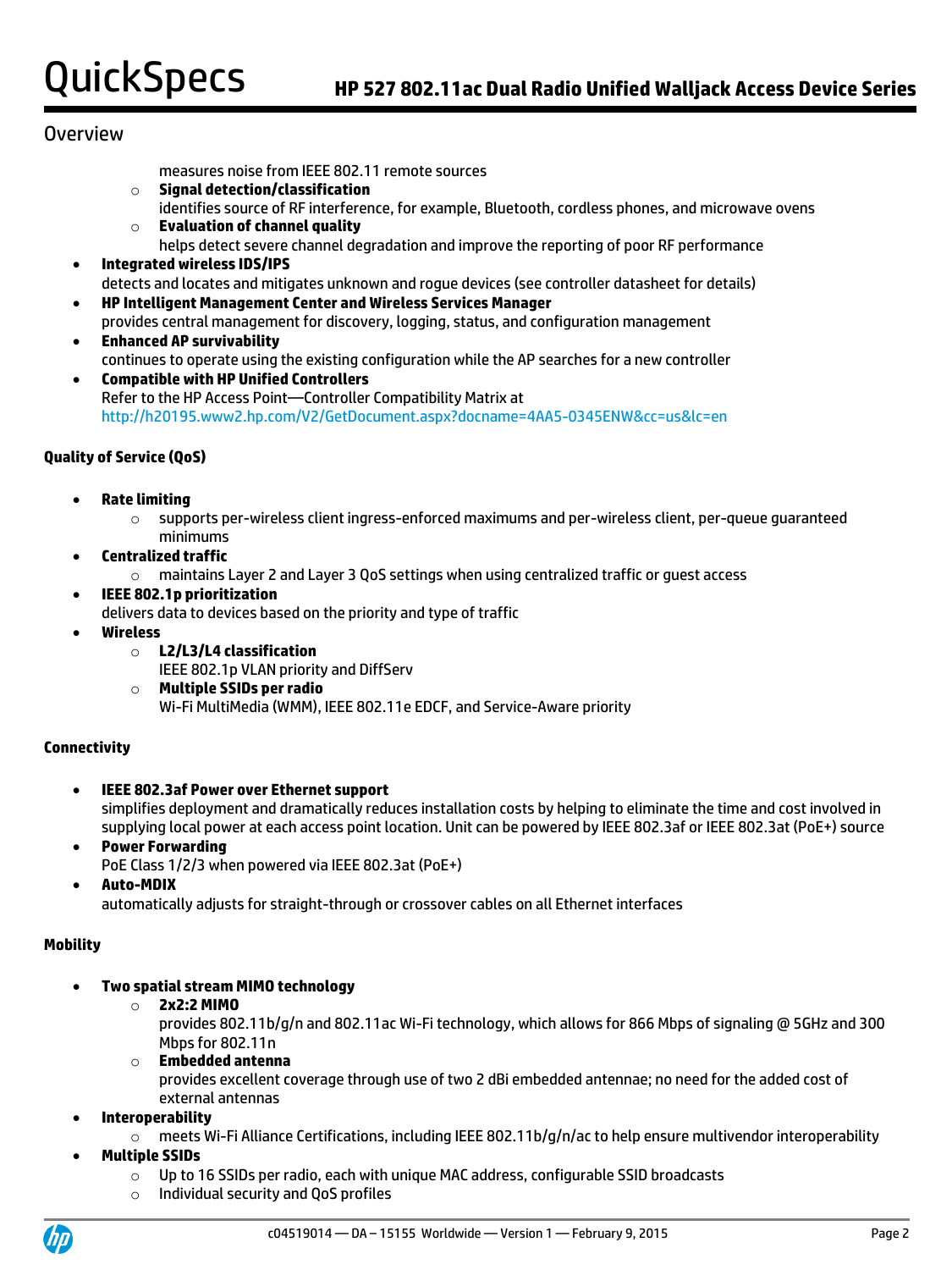# Overview

- o Configurable DTIM and minimum data rate
- o Each mapped to separate IEEE 802.1Q VLANs
- o WMM and/or WMM-PS
- o Security filter
- o IP filter
- **AP client access control functions**
	- o offers IEEE 802.1X authentication using EAP-SIM, EAP-FAST, EAP-TLS, EAP-TTLS, and PEAP
	- o delivers MAC address authentication using local or RADIUS access lists
	- o provides RADIUS AAA using EAP-MD5, PAP, CHAP, and MS-CHAPv2
	- o supports RADIUS Client (RFC 2865 and 2866) with location-aware support
	- o provides Layer 2 wireless client isolation

## **Security**

## **Choice of IEEE 802.11i, WPA2, or WPA**

locks out unauthorized wireless access by authenticating users prior to granting network access; robust Advanced Encryption Standard (AES) or Temporal Key Integrity Protocol (TKIP) encryption secures the data integrity of wireless traffic

**IEEE 802.1X support**

provides port-based user authentication with support for Extensible Authentication Protocol (EAP) MD5, TLS, TTLS, and PEAP with choice of AES, TKIP, and static or dynamic WEP encryption for protecting wireless traffic between authenticated clients and the access point

 **Local wireless bridge client traffic filtering** prevents communication between wireless devices associated with the same access point

# **Additional information**

**RFC Support**

refer to the controller datasheet for specific RFCs and other industry standards supported

## **Warranty and support**

- **Limited Lifetime Warranty 2.0** advance hardware replacement with next-business-day delivery (available in most countries). See [www.hp.com/networking/warrantysummary](http://www.hp.com/networking/warrantysummary) for duration details.
- **Electronic and telephone support (for Limited Lifetime Warranty 2.0)** limited 24x7 telephone support is available from HP for the first 3 years; limited electronic and business hours telephone support is available from HP for the entire warranty period; to reach our support centers, refer to [www.hp.com/networking/contact-support;](http://www.hp.com/networking/contact-support) for details on the duration of support provided with your product purchase, refer t[o www.hp.com/networking/warrantysummary](http://www.hp.com/networking/warrantysummary)

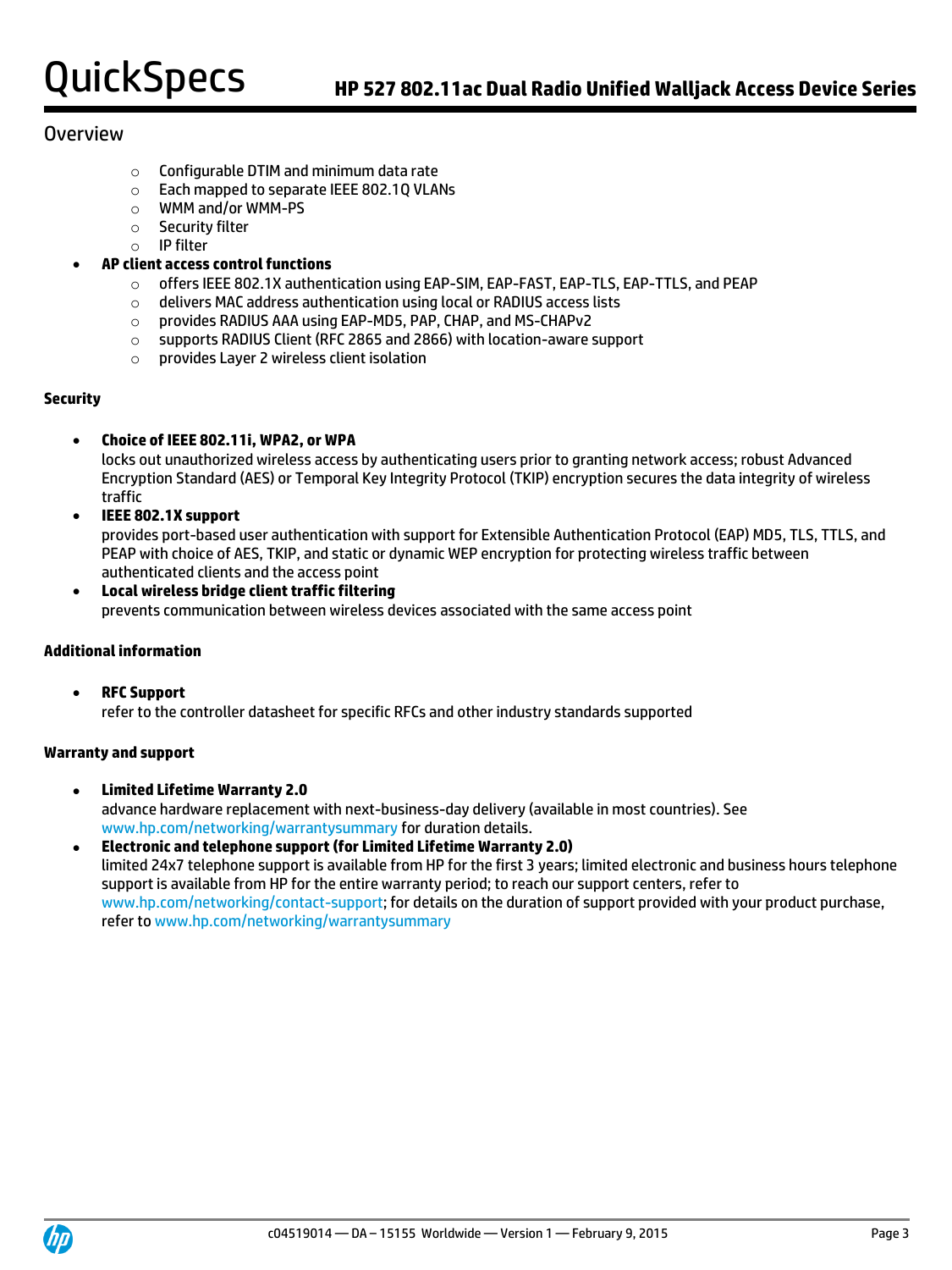# Configuration

**Build To Order**: BTO is a standalone unit with no integration. BTO products ship standalone are not part of a CTO or Rack-Shippable solution.

HP 527 802.11ac (AM) Unified Walljack JH048A

- 1 RJ-45 autosensing 10/100/1000 PoE uplink port
- 2 RJ-45 autosensing 10/100/1000 downward facing ports
- 1 RJ-45 autosensing 10/100/1000 downward facing PoE port
- 1 RJ-45 pass through port
- $\bullet$  Wireless 802.11b/g/n, a/n/ac

## HP 527 802.11ac (WW) Unified Walljack JH049A

- 1 RJ-45 autosensing 10/100/1000 PoE uplink port
- 2 RJ-45 autosensing 10/100/1000 downward facing ports
- 1 RJ-45 autosensing 10/100/1000 downward facing PoE port
- 1 RJ-45 pass through port
- Wireless 802.11b/g/n, a/n/ac

## HP 527 802.11ac (JP) Unified Walljack JH050A

- 1 RJ-45 autosensing 10/100/1000 PoE uplink port
- 2 RJ-45 autosensing 10/100/1000 downward facing ports
- 1 RJ-45 autosensing 10/100/1000 downward facing PoE port
- 1 RJ-45 pass through port
- Wireless 802.11b/g/n, a/n/ac

# HP 527 802.11ac (IL) Unified Walljack JH051A

- 1 RJ-45 autosensing 10/100/1000 PoE uplink port
- 2 RJ-45 autosensing 10/100/1000 downward facing ports
- 1 RJ-45 autosensing 10/100/1000 downward facing PoE port
- 1 RJ-45 pass through port
- Wireless 802.11b/g/n, a/n/ac

## HP 527 802.11ac (AM) 20Pk Unifd Walljack JH052A

- 1 RJ-45 autosensing 10/100/1000 PoE uplink port
- 2 RJ-45 autosensing 10/100/1000 downward facing ports
- 1 RJ-45 autosensing 10/100/1000 downward facing PoE port
- 1 RJ-45 pass through port
- Wireless 802.11b/g/n, a/n/ac

## HP 527 802.11ac (WW) 20Pk Unifd Walljack JH053A

- 1 RJ-45 autosensing 10/100/1000 PoE uplink port
- 2 RJ-45 autosensing 10/100/1000 downward facing ports
- 1 RJ-45 autosensing 10/100/1000 downward facing PoE port
- 1 RJ-45 pass through port
- Wireless 802.11b/g/n, a/n/ac

# Configuration Rules:

Note 1 Only available in AMS. (Warning in Clic only)

Note 2 Not available in AMS, Japan or Israel. (Warning in Clic only)

See Configuration Note:1

See Configuration Note:2

See Configuration Note:4

See Configuration Note:3

See Configuration Note:1

See Configuration Note:2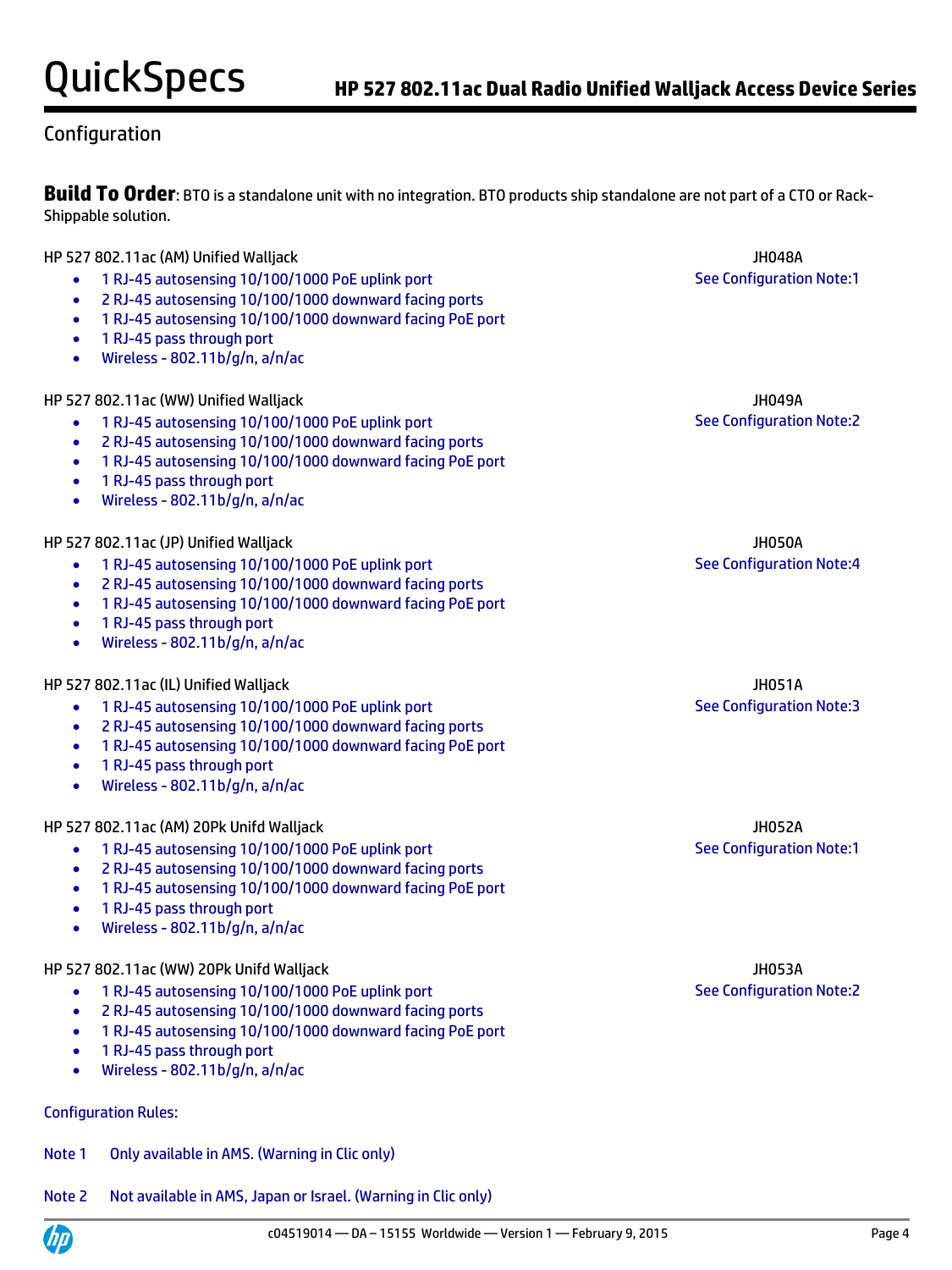# Configuration

Note 3 Only available in Israel. (Warning in Clic only)

Note 4 Only available in Japan. (Warning in Clic only)

# **527 Unified Walljack Options**

## **External Power Supplies**

HP Single-PRT 802.3at Gig PoE PS **State State State State State State State State State State State State State State State State State State State State State State State State State State State State State State State St** 

See Configuration Note:1, 5

### HP 1-port Power Injector J9407B

See Configuration Note:4, 5

## Configuration Rules:

| Note 1 | This power supply is supported on the following Walljacks:                                                                                                           |               |  |  |
|--------|----------------------------------------------------------------------------------------------------------------------------------------------------------------------|---------------|--|--|
|        | HP 527 Dual Radio 802.11ac (AM) Unified Wired-WLAN Walljack                                                                                                          | <b>JH048A</b> |  |  |
|        | HP 527 Dual Radio 802.11ac (WW) Unified Wired-WLAN Walljack                                                                                                          | <b>JH049A</b> |  |  |
|        | HP 527 Dual Radio 802.11ac (JP) Unified Wired-WLAN Walljack                                                                                                          | <b>JH050A</b> |  |  |
|        | HP 527 Dual Radio 802.11ac (IL) Unified Wired-WLAN Walljack                                                                                                          | <b>JH051A</b> |  |  |
|        | HP 527 Dual Radio 802.11ac (AM) 20-unit Eco-pack Unified Wired-WLAN Walljack                                                                                         | <b>JH052A</b> |  |  |
|        | HP 527 Dual Radio 802.11ac (WW) 20-unit Eco-pack Unified Wired-WLAN Walliack                                                                                         | <b>JH053A</b> |  |  |
| Note 4 | Using this 1-port Power Injector will disable the PoE Output port on the HP 527. It<br>is recommended you use the J9867A - HP Single-PRT 802.3at Gig PoE PS instead: |               |  |  |
|        | HP 527 Dual Radio 802.11ac (AM) Unified Wired-WLAN Walljack                                                                                                          | <b>JH048A</b> |  |  |
|        | HP 527 Dual Radio 802.11ac (WW) Unified Wired-WLAN Walljack                                                                                                          | <b>JH049A</b> |  |  |
|        | HP 527 Dual Radio 802.11ac (JP) Unified Wired-WLAN Walljack                                                                                                          | <b>JH050A</b> |  |  |
|        | HP 527 Dual Radio 802.11ac (IL) Unified Wired-WLAN Walljack                                                                                                          | <b>JH051A</b> |  |  |
|        | HP 527 Dual Radio 802.11ac (AM) 20-unit Eco-pack Unified Wired-WLAN Walljack                                                                                         | <b>JH052A</b> |  |  |
|        | HP 527 Dual Radio 802.11ac (WW) 20-unit Eco-pack Unified Wired-WLAN Walljack                                                                                         | <b>JH053A</b> |  |  |
|        |                                                                                                                                                                      |               |  |  |

## Note 5 Localization required. (See Localization Menu)

## **Mounting Kit**

| HP Unified Walljack Table Mount Kit | <b>JL022A</b>                   |
|-------------------------------------|---------------------------------|
|                                     | <b>See Configuration Note:1</b> |
|                                     |                                 |

## Configuration Rules:

| Note 1 | This Mounting Kit is supported on the following Walliacks:                   |               |  |  |
|--------|------------------------------------------------------------------------------|---------------|--|--|
|        | HP 527 Dual Radio 802.11ac (AM) Unified Wired-WLAN Walljack                  | <b>JH048A</b> |  |  |
|        | HP 527 Dual Radio 802.11ac (WW) Unified Wired-WLAN Walljack                  | <b>JH049A</b> |  |  |
|        | HP 527 Dual Radio 802.11ac (JP) Unified Wired-WLAN Walljack                  | <b>JH050A</b> |  |  |
|        | HP 527 Dual Radio 802.11ac (IL) Unified Wired-WLAN Walljack                  | <b>JH051A</b> |  |  |
|        | HP 527 Dual Radio 802.11ac (AM) 20-unit Eco-pack Unified Wired-WLAN Walljack | <b>JH052A</b> |  |  |

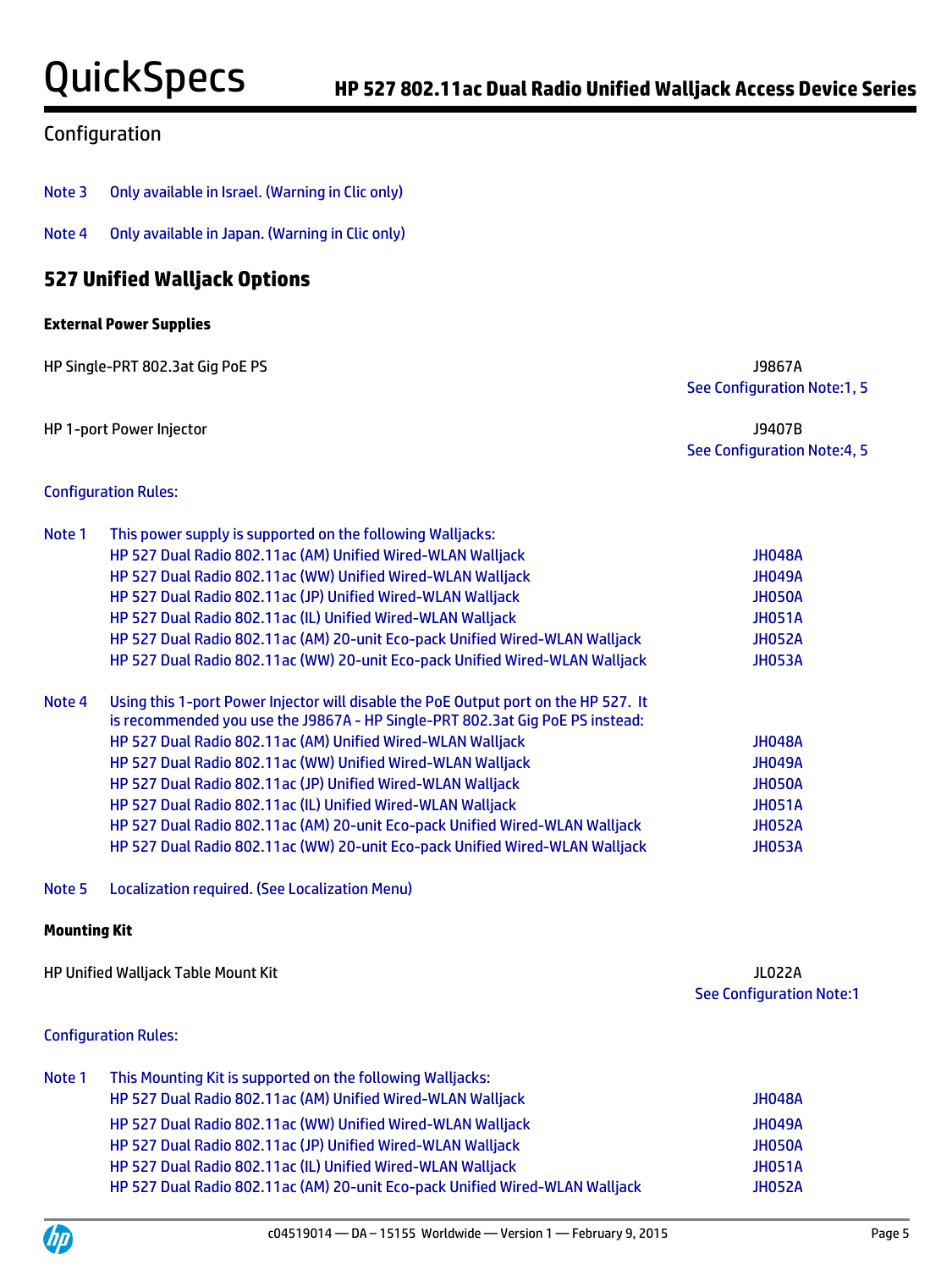# Configuration

HP 527 Dual Radio 802.11ac (WW) 20-unit Eco-pack Unified Wired-WLAN Walljack JH053A

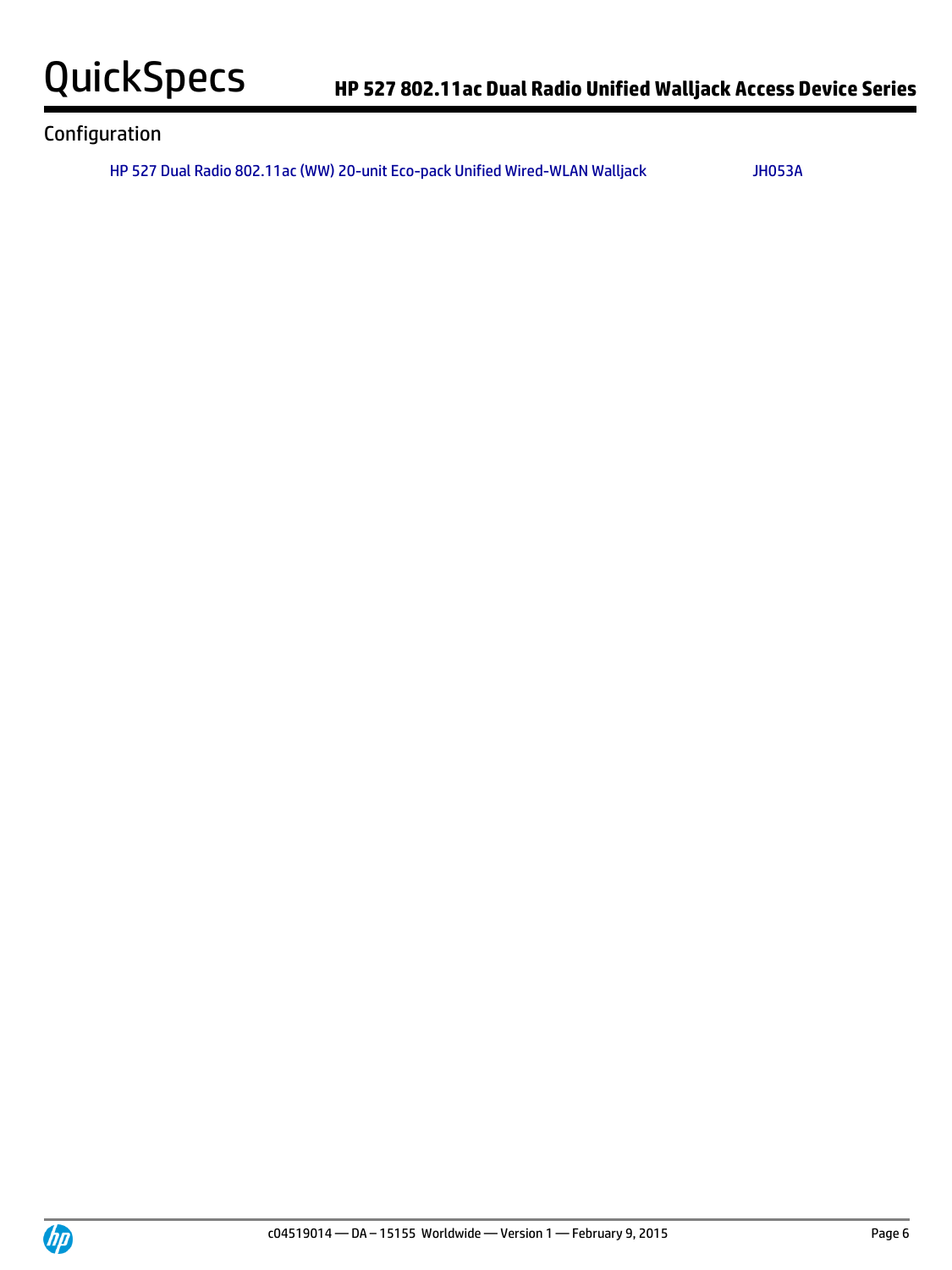|                                                        | HP 527 Dual Radio 802.11ac (AM) Unified Wired-WLAN Walljack (JH048A)<br>HP 527 Dual Radio 802.11ac (WW) Unified Wired-WLAN Walljack (JH049A)<br>HP 527 Dual Radio 802.11ac (JP) Unified Wired-WLAN Walljack (JH050A)<br>HP 527 Dual Radio 802.11ac (IL) Unified Wired-WLAN Walljack (JH051A)                                                                                                                                                                                                                                                                                                                                                                                              | HP 527 Dual Radio 802.11ac (AM) 20-unit Eco-pack Unified Wired-WLAN Walljack (JH052A)<br>HP 527 Dual Radio 802.11ac (WW) 20-unit Eco-pack Unified Wired-WLAN Walljack (JH053A)                                                           |  |
|--------------------------------------------------------|-------------------------------------------------------------------------------------------------------------------------------------------------------------------------------------------------------------------------------------------------------------------------------------------------------------------------------------------------------------------------------------------------------------------------------------------------------------------------------------------------------------------------------------------------------------------------------------------------------------------------------------------------------------------------------------------|------------------------------------------------------------------------------------------------------------------------------------------------------------------------------------------------------------------------------------------|--|
| I/O ports and slots                                    | 2 RJ-45 autosensing 10/100/1000 ports (IEEE 802.3 Type 10BASE-T, IEEE 802.3u Type 100BASE-TX,<br>IEEE 802.3ab Type 1000BASE-T); Duplex: 10BASE-T/100BASE-TX: half or full; 1000BASE-T: full only<br>1 RJ-45 autosensing 10/100/1000 PoE port (IEEE 802.3 Type 10BASE-T, IEEE 802.3u Type 100BASE-<br>TX, IEEE 802.3ab Type 1000BASE-T, IEEE 802.3af PoE); Duplex: 10BASE-T/100BASE-TX: half or full;<br>1000BASE-T: full only<br>1 RJ-45 autosensing 10/100/1000 PoE+ port (IEEE 802.3 Type 10BASE-T, IEEE 802.3u Type 100BASE-<br>TX, IEEE 802.3ab Type 1000BASE-T, IEEE 802.3at PoE+); Duplex: 10BASE-T/100BASE-TX: half or full;<br>1000BASE-T: full only<br>1 RJ-45 pass through port |                                                                                                                                                                                                                                          |  |
| <b>Additional ports and</b><br>slots                   | 1 USB 2.0                                                                                                                                                                                                                                                                                                                                                                                                                                                                                                                                                                                                                                                                                 |                                                                                                                                                                                                                                          |  |
| <b>AP characteristics</b>                              | <b>Radios (built-in)</b>                                                                                                                                                                                                                                                                                                                                                                                                                                                                                                                                                                                                                                                                  | 802.11a/b/g/n/ac                                                                                                                                                                                                                         |  |
|                                                        | <b>Radio operation modes</b>                                                                                                                                                                                                                                                                                                                                                                                                                                                                                                                                                                                                                                                              | Client access, Packet capture                                                                                                                                                                                                            |  |
|                                                        | <b>AP operation modes</b>                                                                                                                                                                                                                                                                                                                                                                                                                                                                                                                                                                                                                                                                 | Controlled                                                                                                                                                                                                                               |  |
|                                                        | <b>Wi-Fi Alliance</b><br><b>Certification</b>                                                                                                                                                                                                                                                                                                                                                                                                                                                                                                                                                                                                                                             | a/b/g/n/ac Wi-Fi Certified                                                                                                                                                                                                               |  |
|                                                        | Antenna                                                                                                                                                                                                                                                                                                                                                                                                                                                                                                                                                                                                                                                                                   | (2) 2 dBi 2.4 GHz and (2) 2 dBi 5 GHz omnidirectional antennas                                                                                                                                                                           |  |
|                                                        | <b>Number of internal</b><br>antennas                                                                                                                                                                                                                                                                                                                                                                                                                                                                                                                                                                                                                                                     | 4                                                                                                                                                                                                                                        |  |
| <b>Physical characteristics</b>                        | <b>Dimensions</b>                                                                                                                                                                                                                                                                                                                                                                                                                                                                                                                                                                                                                                                                         | $3.4(w)$ x 5.91(d) x 1.38(h) in (8.6 x 15 x 3.5 cm)                                                                                                                                                                                      |  |
|                                                        | Weight                                                                                                                                                                                                                                                                                                                                                                                                                                                                                                                                                                                                                                                                                    | 0.77 lb (0.35 kg) mounting bracket                                                                                                                                                                                                       |  |
| <b>Mounting and enclosure</b>                          | Includes mounting bracket and screws for wall installation.                                                                                                                                                                                                                                                                                                                                                                                                                                                                                                                                                                                                                               |                                                                                                                                                                                                                                          |  |
| <b>Environment</b>                                     | <b>Operating temperature</b><br>32°F to 113°F (0°C to 45°C)                                                                                                                                                                                                                                                                                                                                                                                                                                                                                                                                                                                                                               |                                                                                                                                                                                                                                          |  |
|                                                        | <b>Operating relative</b><br>humidity                                                                                                                                                                                                                                                                                                                                                                                                                                                                                                                                                                                                                                                     | 5% to 95%, noncondensing                                                                                                                                                                                                                 |  |
|                                                        | <b>Nonoperating/Storage</b><br>temperature                                                                                                                                                                                                                                                                                                                                                                                                                                                                                                                                                                                                                                                | -40°F to 158°F (-40°C to 70°C)                                                                                                                                                                                                           |  |
|                                                        | <b>Nonoperating/Storage</b><br>relative humidity                                                                                                                                                                                                                                                                                                                                                                                                                                                                                                                                                                                                                                          | 5% to 95%, noncondensing                                                                                                                                                                                                                 |  |
| <b>Electrical characteristics Description</b>          |                                                                                                                                                                                                                                                                                                                                                                                                                                                                                                                                                                                                                                                                                           | The HP 527 Walljack, when powered through the uplink GbE PoE/PoE+<br>port, acts as a PoE PD complying with the IEEE 802.3af/at standards. The<br>HP 527 Walljack can also provide power to its USB 2.0 port (maximum<br>5V/0.5A output). |  |
|                                                        | <b>Maximum power rating</b>                                                                                                                                                                                                                                                                                                                                                                                                                                                                                                                                                                                                                                                               | 12.9 W without supplying power and 25.5 W supplying 802.3af power out<br>the customer facing port                                                                                                                                        |  |
|                                                        | <b>Notes</b>                                                                                                                                                                                                                                                                                                                                                                                                                                                                                                                                                                                                                                                                              | Optional 48 VDC power supply                                                                                                                                                                                                             |  |
| <b>Frequency band and</b><br><b>Operating channels</b> | <b>Americas</b>                                                                                                                                                                                                                                                                                                                                                                                                                                                                                                                                                                                                                                                                           | 2.412 - 2.462 GHz (1 - 11 channels)<br>5.180 - 5.320 GHz (36 - 64 channels)<br>5.500 - 5.700 GHz (100 - 140 (excluding 5600-5670 MHz) channels)<br>5.745 - 5.825 GHz (149 - 165 channels)                                                |  |
|                                                        | <b>European Union</b>                                                                                                                                                                                                                                                                                                                                                                                                                                                                                                                                                                                                                                                                     | 2.412 - 2.472 GHz (1 - 13 channels)<br>5.180 - 5.320 GHz (36 - 64 channels)<br>5.500 - 5.700 GHz (100 - 140 (excluding 5600-5650 MHz) channels)                                                                                          |  |

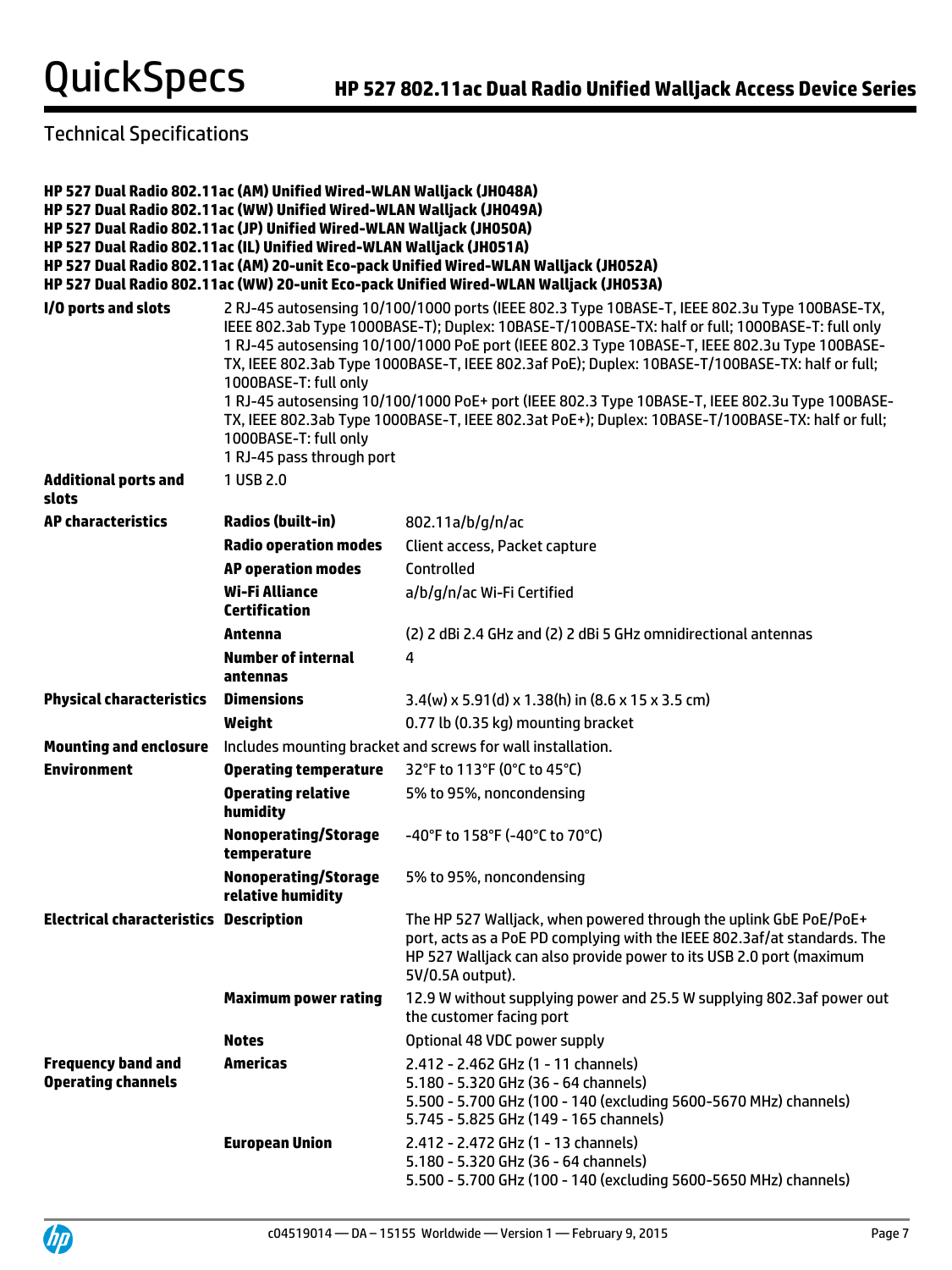| Radio characteristics |                                                                                                                                                                                                                                                                                                                                                     | HP 527 Dual Radio 802.11ac (AM) Unified Wired-WLAN Walljack (JH048A)<br>HP 527 Dual Radio 802.11ac (WW) Unified Wired-WLAN Walljack (JH049A)<br>HP 527 Dual Radio 802.11ac (JP) Unified Wired-WLAN Walljack (JH050A)<br>HP 527 Dual Radio 802.11ac (IL) Unified Wired-WLAN Walljack (JH051A)<br>HP 527 Dual Radio 802.11ac (AM) 20-unit Eco-pack Unified Wired-WLAN Walljack (JH052A) |  |
|-----------------------|-----------------------------------------------------------------------------------------------------------------------------------------------------------------------------------------------------------------------------------------------------------------------------------------------------------------------------------------------------|---------------------------------------------------------------------------------------------------------------------------------------------------------------------------------------------------------------------------------------------------------------------------------------------------------------------------------------------------------------------------------------|--|
| Services              | contact your local HP sales office.                                                                                                                                                                                                                                                                                                                 | Refer to the HP website at www.hp.com/networking/services for details on the service-level<br>descriptions and product numbers. For details about services and response times in your area, please                                                                                                                                                                                    |  |
|                       | country's regulations.<br>band.<br>Maximum transmit power varies by country.<br>Regulatory model number: BJNGA-FB0005                                                                                                                                                                                                                               | . 802.11n/ac packet aggregation A-MPDU and A-MSDU<br>The HP 527 Walljack power information listed includes the embedded antenna. Review the HP<br>documentation for your AP to understand the maximum output setting for your AP based on your<br>Two spatial stream AP Walljack, supporting 866 Mbps in the 5GHz band and 300 Mbps in the 2.4GHz                                     |  |
| Notes                 | Supported data rates<br>• 802.11b: 1, 2, 5.5, 11 Mbps<br>• 802.11a/g: 6, 9, 12, 18, 24, 36, 48, 54 Mbps<br>. 802.11n high-throughput (HT) 20/40<br>. 802.11ac very high throughput (VHT) 20/40/80                                                                                                                                                   | • 802.11n: 6.5 to 300 Mbps (MCS0 to MCS15, 1 and 2 spatial streams)<br>• 802.11ac: 6.5 to 866 Mbps (MCS0 to MCS9, 1 and 2 spatial streams)                                                                                                                                                                                                                                            |  |
| Emissions             | B                                                                                                                                                                                                                                                                                                                                                   | EN 55022 Class B; EN 60601-1-2; EN 301 489-1; EN 301 489-17; ICES-003 Class B; FCC Part 15, Class                                                                                                                                                                                                                                                                                     |  |
| Features              | Dual radio: IEEE 802.11a/n/ac for very high-throughput applications and IEEE 802.11b/g/n for legacy<br>support applications<br>- Integrated antennas for both IEEE radios, supporting two spatial streams and 2x2 MIMO<br>- Four embedded antennas<br>- Both radios operate at full power and full performance on IEEE 802.3af PoE/Gigabit Ethernet |                                                                                                                                                                                                                                                                                                                                                                                       |  |
| <b>RF Exposure</b>    | Safety Code 6; Australian Radiation Protection Std.                                                                                                                                                                                                                                                                                                 | FCC Bulletin OET-65C; RSS-102; CFR 47, Part 2, Subpart J; ANSI/IEEE C95.1 (99); Ministry of Health                                                                                                                                                                                                                                                                                    |  |
| Medical               | EN60601-1-2                                                                                                                                                                                                                                                                                                                                         |                                                                                                                                                                                                                                                                                                                                                                                       |  |
| Safety                |                                                                                                                                                                                                                                                                                                                                                     | UL 2043; UL 60950-1; IEC 60950-1; EN 60950-1; CAN/CSA-C22.2 No. 60950-1                                                                                                                                                                                                                                                                                                               |  |
| Radio                 |                                                                                                                                                                                                                                                                                                                                                     | 5.180 - 5.320 GHz (36 - 64 channels)<br>FCC Part 15.247; FCC Part 15.407 (US); RSS-210 (Canada); EN 300 328; ARIB STD-T66; IDA Registration<br>(Singapore); RCR STD-33; ARIB STD-T71 (Japan); EN 301 893 (EU); KCC approval (Korea)                                                                                                                                                   |  |
|                       | Japan<br><b>Israel</b>                                                                                                                                                                                                                                                                                                                              | 2.412 - 2.472 GHz (1 - 13 channels)<br>5.180 - 5.320 GHz (36 - 64 channels)<br>5.500 - 5.700 GHz (100 - 140 channels)<br>2.412 - 2.472 GHz (1 - 13 channels)                                                                                                                                                                                                                          |  |
|                       | <b>Taiwan</b>                                                                                                                                                                                                                                                                                                                                       | 2.412 - 2.462 GHz (1 - 11 channels)<br>5.280 - 5.320 GHz (56 - 64 channels)<br>5.500 - 5.700 GHz (100 - 140 (excluding 5600-5670 MHz) channels)<br>5.745 - 5.825 GHz (149 - 165 channels)                                                                                                                                                                                             |  |
|                       | <b>Rest of World (Actual</b><br>channels designated by<br>selecting country in UI)                                                                                                                                                                                                                                                                  | 2.412 - 2.472 GHz (1 - 13 channels)<br>5.180 - 5.320 GHz (36 - 64 channels)<br>5.500 - 5.700 GHz (100 - 140 channels)<br>5.745 - 5.825 GHz (149 - 165 channels)                                                                                                                                                                                                                       |  |

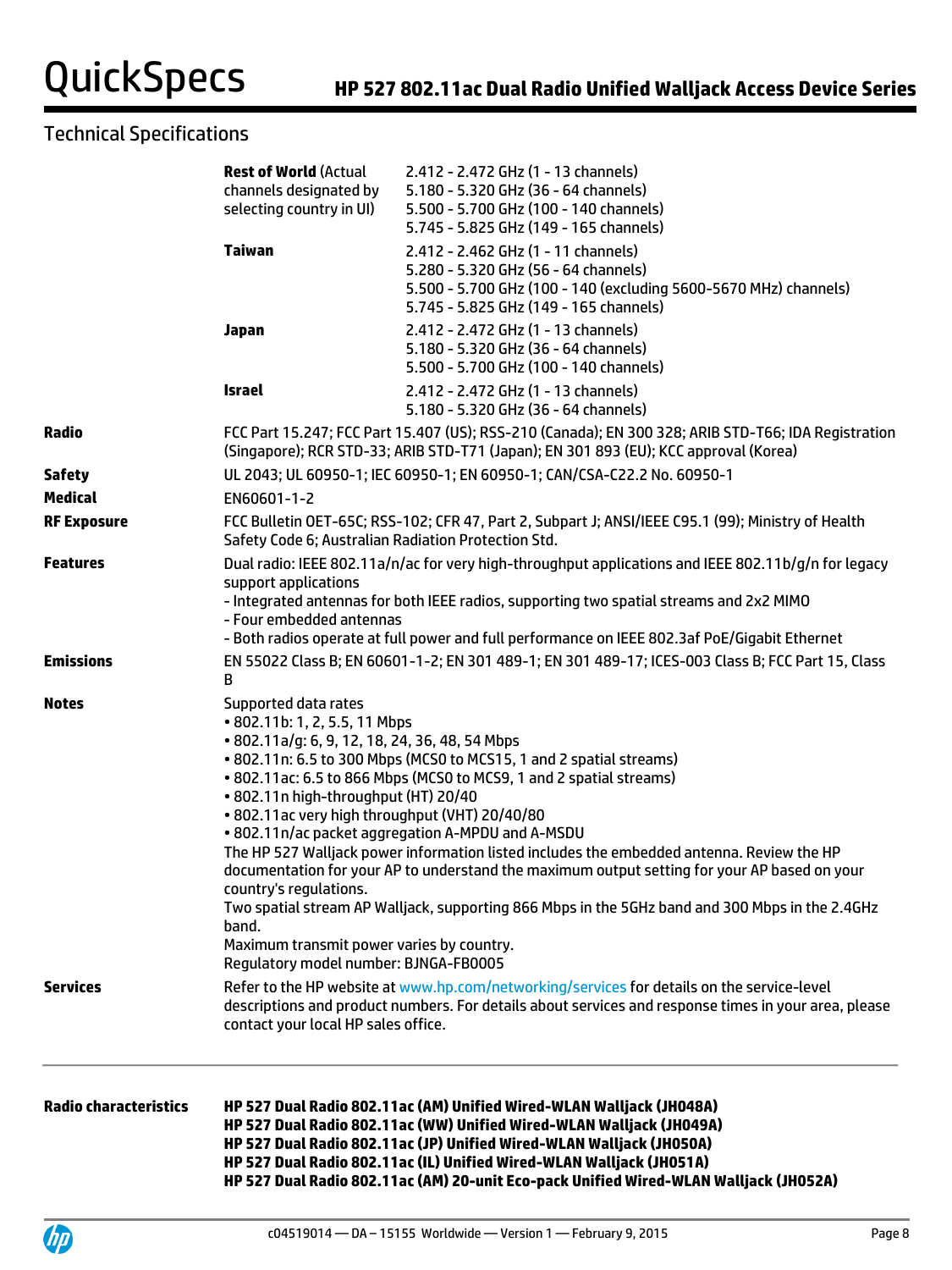# **HP 527 Dual Radio 802.11ac (WW) 20-unit Eco-pack Unified Wired-WLAN Walljack (JH053A)**

**NOTE:** This transmit power data is EIRP and includes the embedded antennas. The receiver sensitivity also includes the antenna gain.

| IEEE 802.11ac 5GHz @<br>80MHz channel         | Data rate                   | MCS9 - 866<br><b>Mbps</b>    | MCSO - 65<br><b>Mbps</b>   |         |         |
|-----------------------------------------------|-----------------------------|------------------------------|----------------------------|---------|---------|
|                                               | <b>Receiver sensitivity</b> | $-59$ dBm                    | $-85$ dBm                  |         |         |
|                                               | <b>Transmit power</b>       | 18 dBm                       | 22 dBm                     |         |         |
| IEEE 802.11ac 5GHz @                          | Data rate                   | MCS9 - 400                   | MCSO - 30                  |         |         |
| <b>40MHz channel</b>                          |                             | <b>Mbps</b>                  | <b>Mbps</b>                |         |         |
|                                               | <b>Receiver sensitivity</b> | $-62$ dBm                    | $-88$ dBm                  |         |         |
|                                               | <b>Transmit power</b>       | 18 dBm                       | 22 dBm                     |         |         |
| IEEE 802.11n 5GHz @                           | Data rate                   | MCS15 - 300                  | MCS8 - 30                  |         |         |
| <b>40MHz channel</b>                          |                             | <b>Mbps</b>                  | <b>Mbps</b>                |         |         |
|                                               | <b>Receiver sensitivity</b> | $-69$ dBm                    | $-88$ dBm                  |         |         |
|                                               | Transmit power              | 19 dBm                       | 22 dBm                     |         |         |
| IEEE 802.11n 5GHz @<br>20MHz channel          | Data rate                   | MCS15 - 144.4<br><b>Mbps</b> | MCS8 - 14.4<br>Mbps        |         |         |
|                                               | <b>Receiver sensitivity</b> | $-72$ dBm                    | $-92$ dBm                  |         |         |
|                                               | <b>Transmit power</b>       | 19dBm                        | 22 dBm                     |         |         |
| IEEE 802.11n 2.4GHz @<br><b>40MHz channel</b> | Data rate                   | MCS15 - 300<br><b>Mbps</b>   | MCS8 - 30<br>Mbp           |         |         |
|                                               | Receiver sensitivity        | $-69$ dBm                    | $-89$ dBm                  |         |         |
|                                               | <b>Transmit power</b>       | 20 dBm                       | 22 dBm                     |         |         |
| IEEE 802.11n 2.4GHz @<br>20MHz channel        | Data rate                   | MCS15 - 144.4<br><b>Mbps</b> | MCS8 - 14.4<br><b>Mbps</b> |         |         |
|                                               | Receiver sensitivity        | $-72$ dBm                    | $-93$ dBm                  |         |         |
|                                               | Transmit power              | 20 dBm                       | 22 dBm                     |         |         |
| <b>IEEE 802.11a 5GHz</b>                      | Data rate                   | 54 Mbps                      | 6 Mbps                     |         |         |
|                                               | <b>Receiver sensitivity</b> | $-75$ dBm                    | $-92$ dBm                  |         |         |
|                                               | <b>Transmit power</b>       | 20 dBm                       | 22 dBm                     |         |         |
| IEEE 802.11b/g 2.4GHz                         | Data rate                   | 54 Mbps                      | 11 Mbps                    | 6 Mbps  | 1 Mbps  |
|                                               | Receiver sensitivity        | $-76$ dBm                    | $-89$ dBm                  | -93 dBm | -96 dBm |
|                                               | <b>Transmit power</b>       | 20 dBm                       | 22 dBm                     | 22 dBm  | 22 dBm  |
|                                               |                             |                              |                            |         |         |

## **Standards and Protocols**

(applies to all products in series)

## **Mobility**

IEEE 802.11a High Speed Physical Layer in the 5 GHz Band IEEE 802.11ac WLAN Enhancements for Very High Throughput IEEE 802.11b Higher-Speed Physical Layer Extension in the 2.4 GHz Band

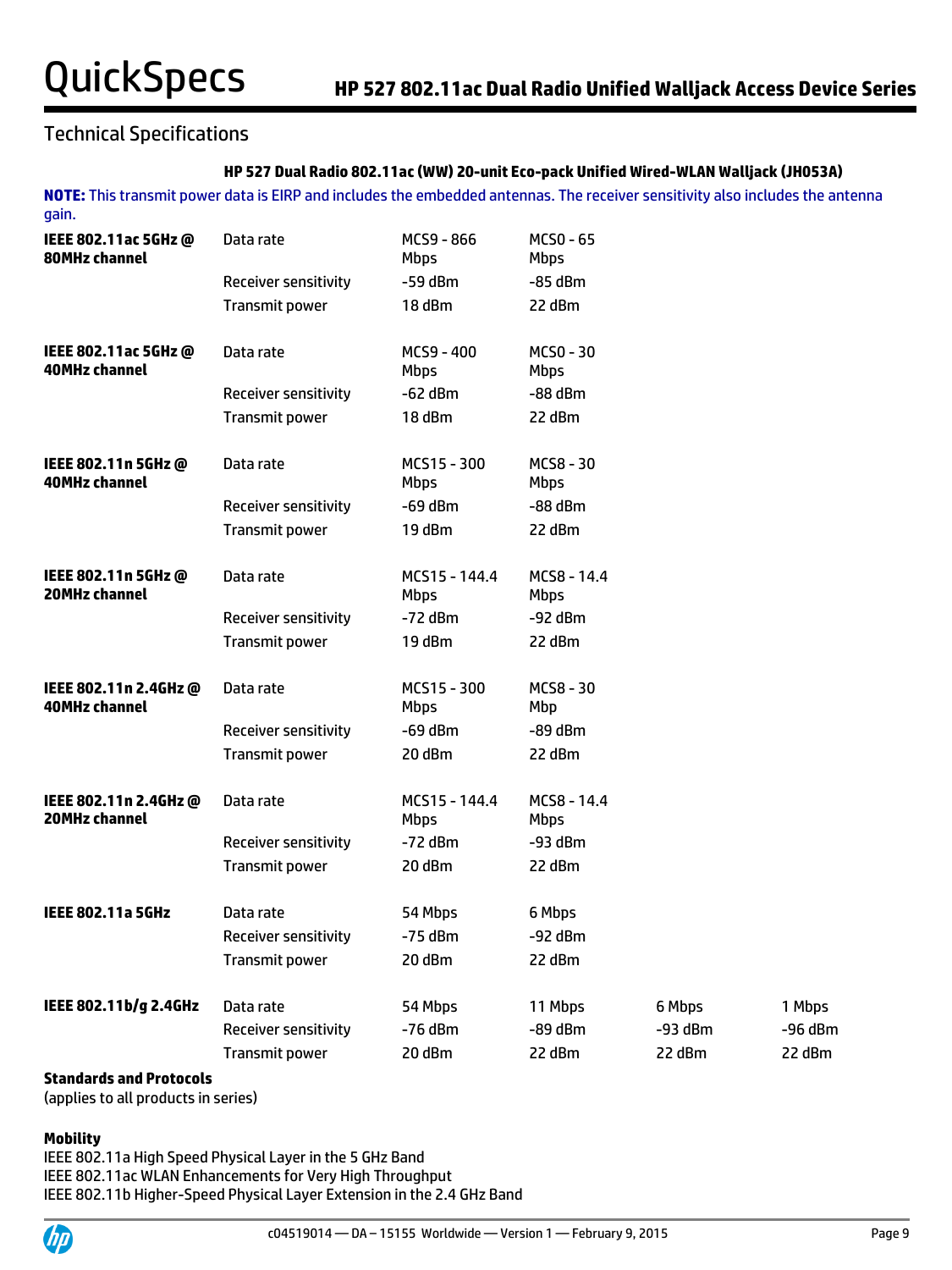IEEE 802.11d Global Harmonization

IEEE 802.11g Further Higher Data Rate Extension in the 2.4 GHz Band

IEEE 802.11h Dynamic Frequency Selection

IEEE 802.11i Medium Access Control (MAC) Security Enhancements

IEEE 802.11n Dual Band WLAN Enhancements for Higher Throughput

**NOTE:** All of the above standards are now included in IEEE 802.11-2012